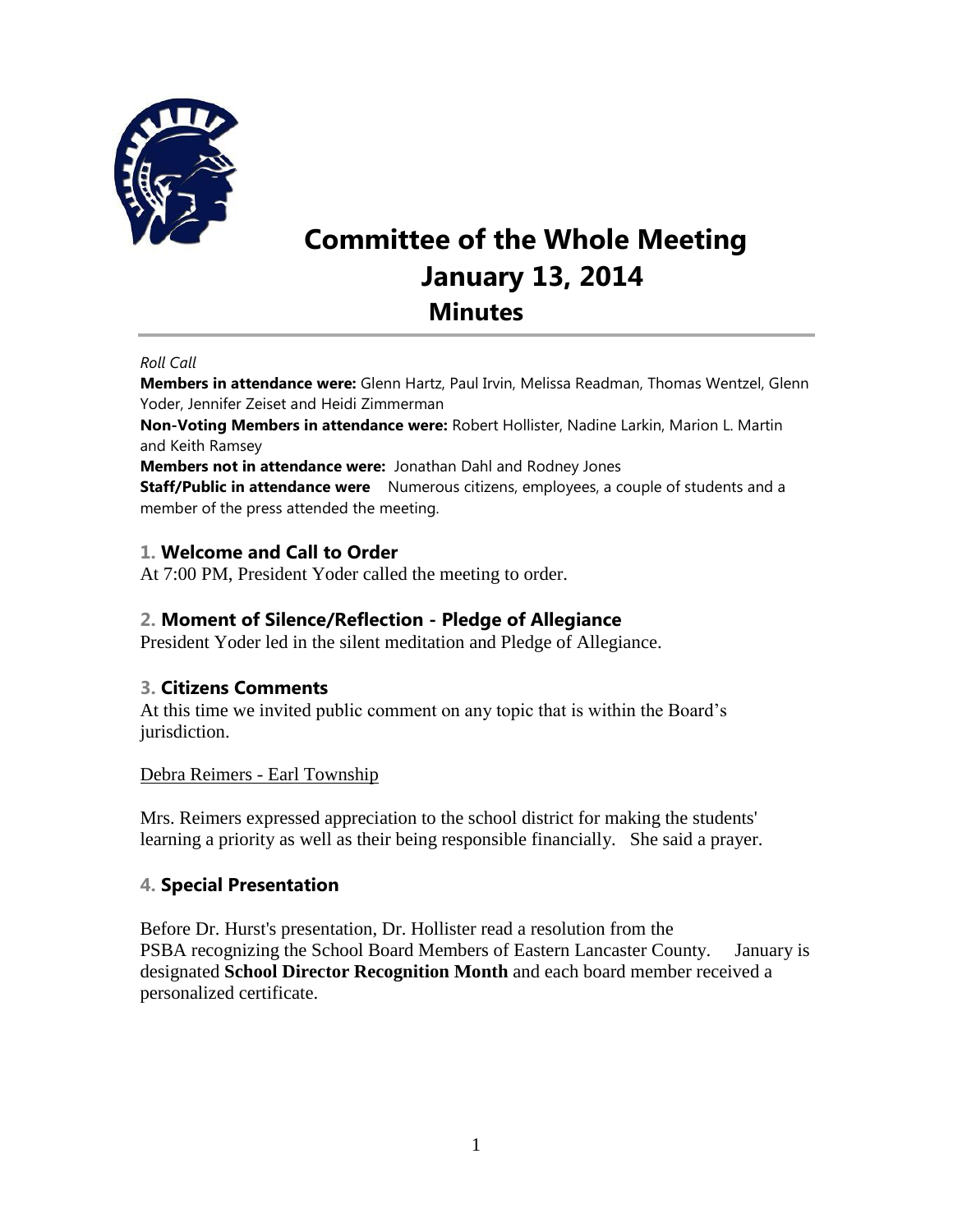**4.1** Presentation by Dr. Diane Hurst on the Lacrosse Team Dr. Hurst began her presentation by stating "Lacrosse is the "Fastest Game on Two Feet". She introduced herself to the audience noting she is a resident and taxpayer of Elanco as well as an educator professionally. She was presenting to the board in hopes of promoting lacrosse to become an approved Garden Spot sport, rather than just a club sport as it is now. Diane is the current president of the Spartan Lacrosse Team and has a son playing on the team. Many statistics surrounding Lacrosse were presented and they now offer opportunities to play lacrosse for grades 3-12. The high school club is managed by an executive board and parents. The club is requesting school financial support and oversight of the program. She showed a breakdown of the expenses that would include transportation, officials for home games, stipends for head and assistant coaches, supplies, reconditioning of the boys helmet, etc. The combined yearly total for the boys and girls lacrosse would be around \$36,700. As of now, these expenses are fully funded by the parents. She did emphasize that putting finances aside, they would really like lacrosse to become a school sport. There was a lengthy period of questions and discussion. Some of the issues discussed were:

- Current registration fee is \$185 to play lacrosse and the equipment becomes an additional expense to parents.
- All players are required to participate in a fundraiser.
- Current fee for GS sports is \$30. Mr. Reitnouer, Athletic Director, noted it would be in the range of \$70 should we add lacrosse. Our fees are probably in the middle compared to other local school districts.
- Our current fields are 100 yards long while standard lacrosse fields are 110 yards. Garden Spot is landlocked making it difficult to extend the current playing fields to the required 110 yards. The girls do use the 100 yard fields and it seems to be working out as of now.
- Dr. Hollister reminded everyone to keep in mind not to make a decision based on the size of the group or the expense of the sport.

The school board asked to have more time to think through this information that was presented. Dr. Hurst was thanked for her very comprehensive presentation.

## **5. Approve Personnel Report**

Mr. Wentzel made a motion to approve the personnel report with a second by Mr. Irvin. **The motion was approved. (7-0; 2 absent Dahl and Jones)** 

## **6. Approval of the Resolution Approving the 2014-15 Preliminary Budget Display and Advertising**

The proposed preliminary budget will be presented at the meeting. The index for 2014- 2015 is 2.1%.

This approval tonight only allows the District to advertise and post, for public inspection, the "Proposed" Preliminary Budget with final adoption of the Preliminary Budget at the February 10, 2014 Committee of the Whole Meeting. Action in this manner is necessary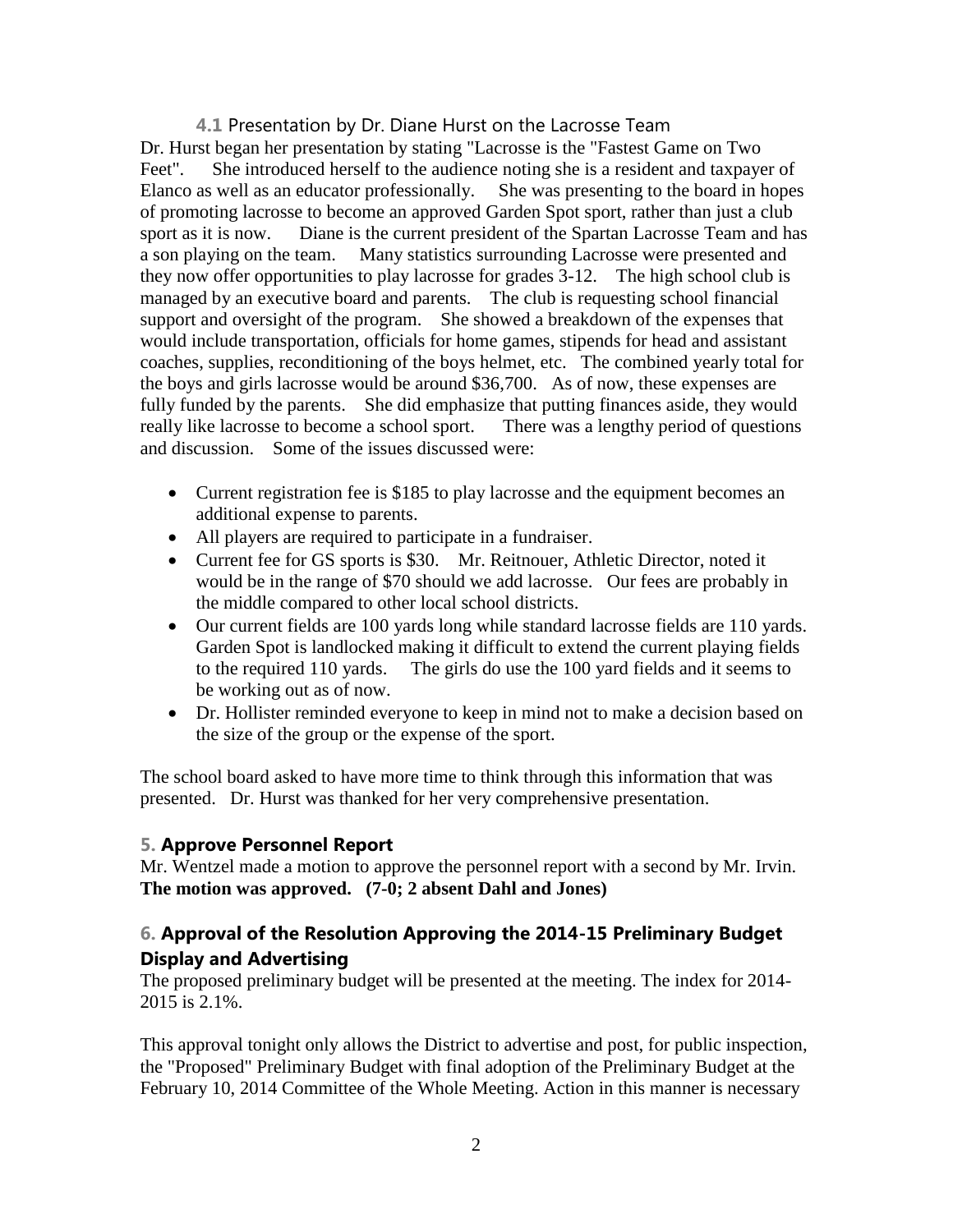to comply with the timeline per Act 1.

Mr. Ramsey presented the proposed preliminary budget. The information may be reviewed on the PDF attachments listed on Agenda Manager on the Elanco website and he requested the board adopt the proposed preliminary budget tonight.

The schedule is as follows:

- Adopt preliminary budget on  $2/10/14$ ;
- $\bullet$  Budget Meeting Dates: 4/15/14 and 5/6/14
- Adopt Proposed Final Budget:  $5/12/14$
- Adopt Final Budget 6/16/14

Mr. Hartz made a motion with a second by Mr. Wentzel to approve the Resolution to approve the proposed preliminary budget. **The Resolution was approved. (7-0; 2 absent Dahl and Jones)**

## **7. Property and Services**

**7.1** Local Audit Report for Year Ended June 30, 2013 Carl Hogan from the audit firm of BBD, LLP will be at the meeting to present the audit report.

Each of the board members received a spiral bound book containing the financial statements for the year ended June 30, 2013 from Mr. Hogan of BBD, LLP. He shared one of the most important items is the Independent Auditor's Report on page 1 and 2 showing a clean report. It was also noted the District maintains an AA rating from Standard and Poor's.

Mr. Hogan explained various pages throughout the report and acknowledged and thanked the management for doing an excellent job.

Mr. Ramsey told the board members the report will be approved at the January 27th meeting and feel free to contact him or BBD with any questions.

This information is available for the public to review on the Agenda Manager at [www.elanco.org.](http://www.elanco.org/) Again, the vote will be January 27, 2014.

**7.2** Lancaster County Career and Technology Center (LCCTC) 2014-2015 Operating Budget

The budget reflects an overall increase in District contributions of 2.1%. For ELANCO, the total cost decreased by \$20,165.51 from current year (2013-14). The decrease was due to the decline in number of students attending the LCCTC.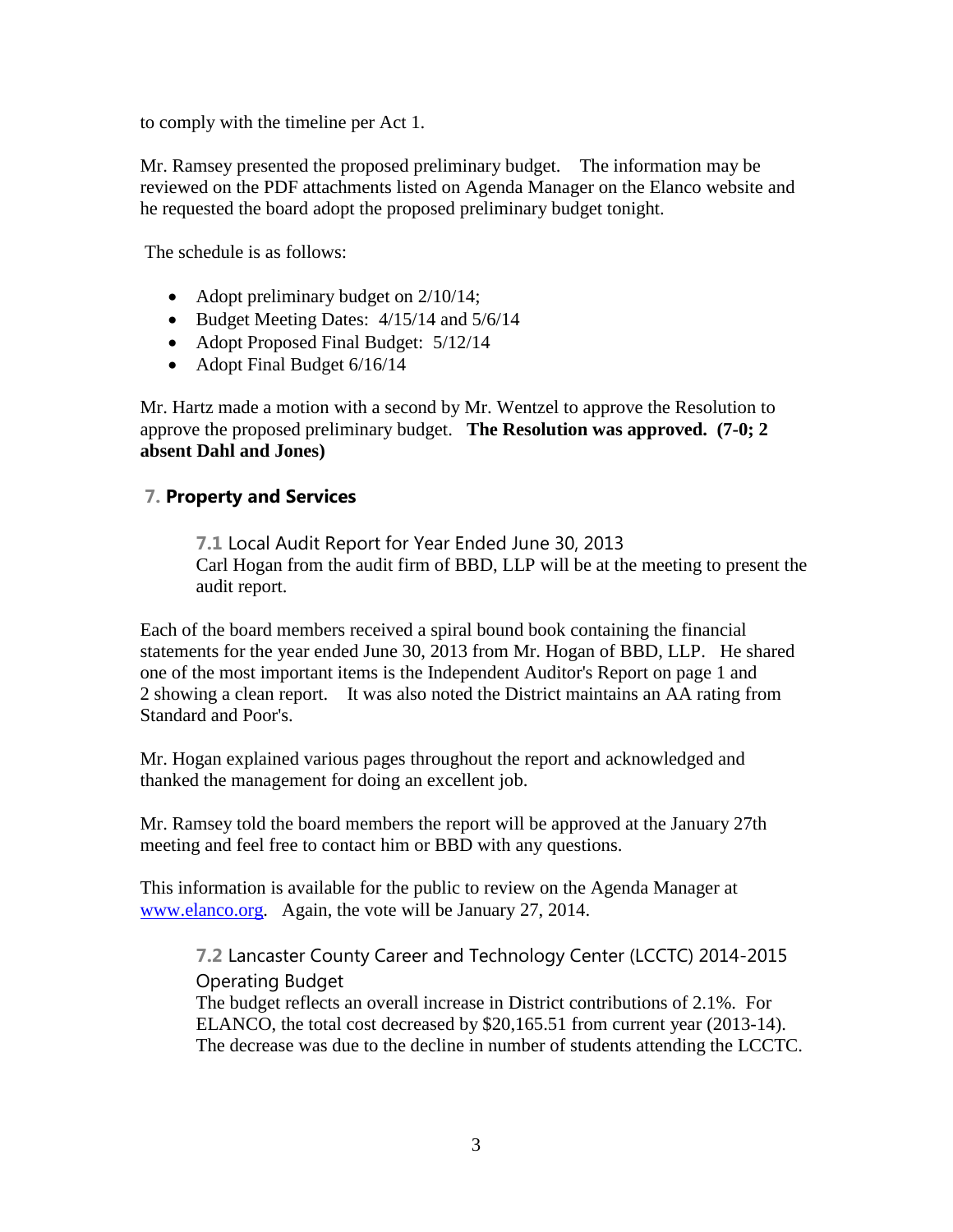The administrators are recommending approval of the LCCTC Operating Budget noting the careful job the administrators at LCCTC are doing. Mrs. Martin will give out the individual voting ballots for voting on their budget at the next meeting.

**7.3** Delinquent Real Estate Taxes (Regular and Interim Bills) that were turned over to the Lancaster County Tax Claim Bureau for Collection The District is required to turn over the delinquent listing to the Lancaster County Tax Claim Bureau by January 16, 2014.

**7.4** Delinquent Per Capita Taxes that were turned over to Powell, Rogers, & Speaks for Collection

The District's delinquent per capita taxes are turned over to Powell, Rogers & Speaks for collection. The amount turned over will be provided at the January 27, 2014 Board Meeting.

**7.5** Information Items - Brecknock Project

|                                                         |  | 1. Update on Construction Contingency: |  |
|---------------------------------------------------------|--|----------------------------------------|--|
| $\mathbf{m}$ . $\mathbf{1}$ $\mathbf{N}$ . $\mathbf{N}$ |  | $A$ $A$ $A$ $A$ $A$ $A$ $A$            |  |

| <b>Total Contingency</b>   | \$250,165 |                                  |
|----------------------------|-----------|----------------------------------|
| <b>Total Change Orders</b> | 21,524    |                                  |
| <b>Balance</b>             | \$228,641 |                                  |
|                            |           |                                  |
| <b>Change Orders:</b>      |           | $$20,651$ General Contractor (5) |
|                            | 873       | Electrical Contractor (1)        |
|                            | \$21,524  |                                  |

Special thanks were given to Mr. Walsh, Mrs. Anderson and the many teachers that have been working together to make the Brecknock project happen.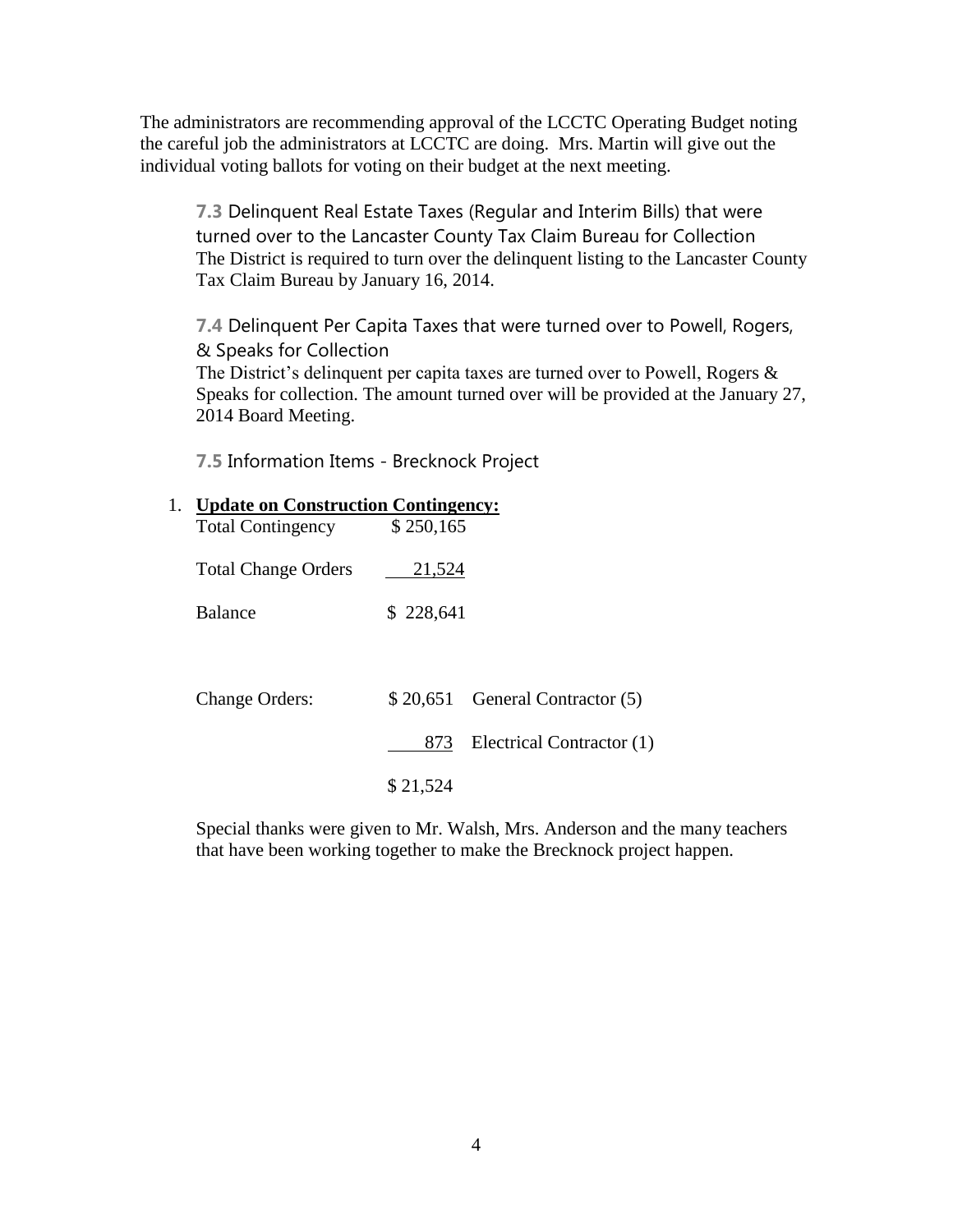#### **8. Program**

**8.1** Approval of the Class Ranking and Grade Weighting Process at the high school starting with the Class of 2014. Class rank is based on GPA.

Weighting of Courses as Below: AP and Dual Enrollment: 1.1 Honors: 1.05 Academic: 1.0

**8.2** Information Items 1. First read of School Board Policy 113.2 - Behavior Support.

 The policy is being revised to align with new state requirements and to address a corrective action need found during the 2013 Special Education Audit by the Pennsylvania Department of Education.

2. District Comprehensive Plan

 The District is beginning the Comprehensive Planning process required by the State every six years. The plan includes a thorough review of the District and is programming alignment with the PA Core Standards and other requirements, such as, professional development, special education, gifted services, special services, and technology. The planning process includes administrators, School Board Members, teachers, parents, and other community stakeholders. Once the individual and district plans have been developed, they will be available for public review 30 days before School Board approval. The completed District Comprehensive Plan is due to the state by November 30, 2014.

## **9. Management**

**9.1** Action Items: None

**9.2** Information Items

- a. Update on Spartan Education Foundation Activities.
	- Dr. Hollister shared the foundation will be meeting this Thursday bringing them to a full capacity of members. George Solyak from CNH will be the new president. As of now, the foundation has awarded 3 different grants for educational activities and would like to begin awarding grants twice a year.